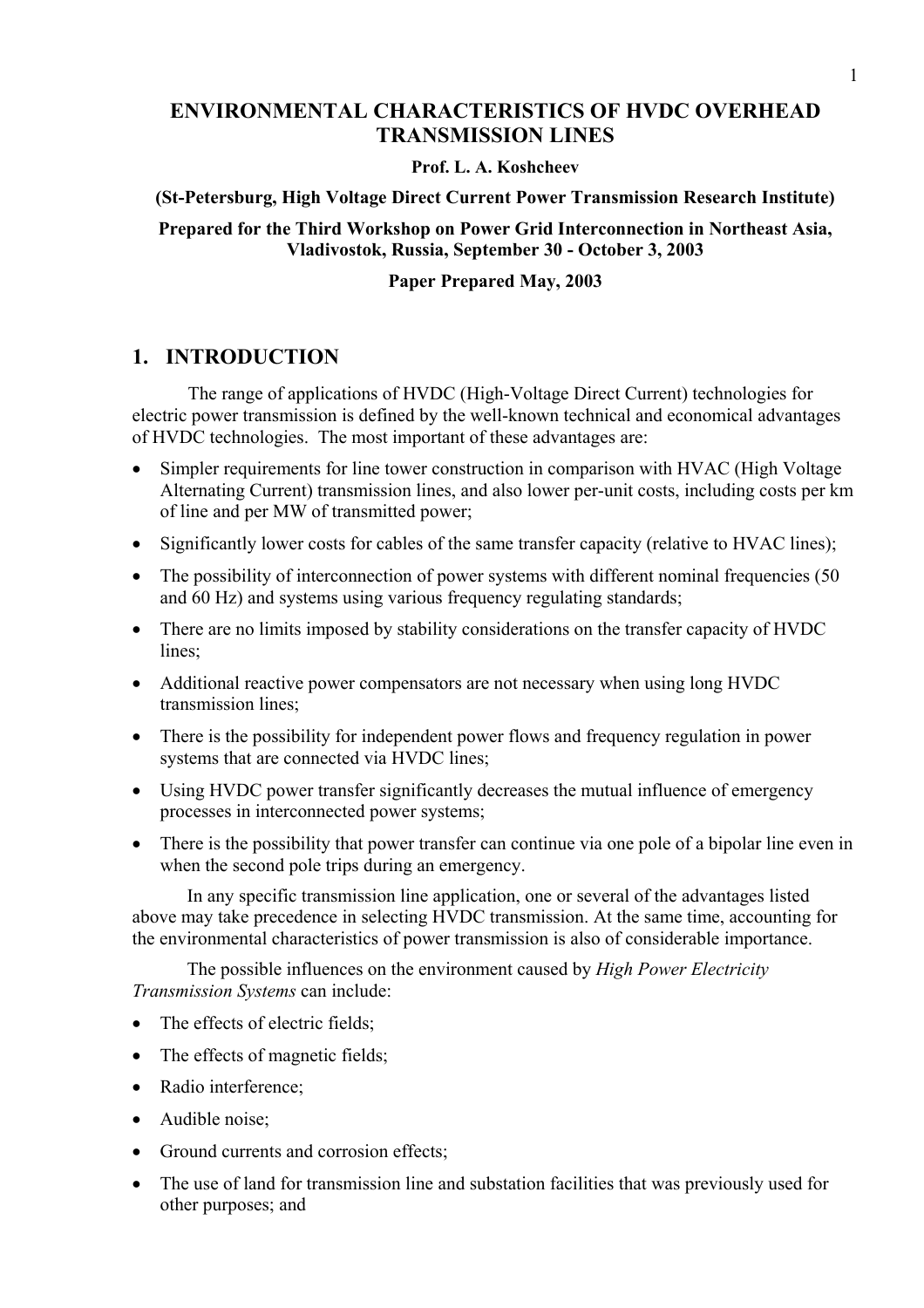#### • Visual impacts.

HVDC power transmission systems have particular characteristics related to all of these environmental influences. These HVDC-specific characteristics have to be taken into account in the process of choosing transmission line routings and in planning of a transmission line project. In comparison with HVAC transmission lines, several of these characteristics can be considered as "positive", that is, they are offer some environmental advantages to HVDC transmissions. Other HVDC characteristics are "negatives" from an environmental point of view, relative to corresponding characteristics of HVAC lines.

In the sections of this paper that follow, each of the ecological characteristics of transmission lines noted above are discussed with specific reference to the technical features of HVDC transmission systems.

## **2. EFFECTS OF ELECTRIC FIELDS**

It is well known that the electric fields produced by a HVDC transmission line are the combination of the electrostatic field created due to the line voltage and the space charge field that is due to the charge produced by the line's corona. This means that presence of a charge between the conductors and the ground has an impact on the total electric field produced by the DC line.

Investigations of the environmental influence of HVDC transmission lines' electric fields were performed in several scientific centers, with the first studies done in IREQ (Institut de Recherche d'Hydro-Québec, Quebec, Canada). A Sizeable amount of work on this topic was also performed using the experimental transmission line section at NIIPT (the High Voltage Direct Current Power Transmission Research Institute, St. Petersburg, Russia). These investigations have shown that under a HVDC transmission line the typical discomfort to humans that is typically felt under HVAC transmission lines is not observed. This discomfort includes spark discharges from humans to bushes, grass and other vegetation. Discharges also occur under the influence of the HVDC transmission line electric fields. These discharges, however, are quite infrequent in contrast to the discharges caused by HVAC transmission line fields (which can be 100 discharges per second at 50 Hz).

Results of investigations performed by IREQ and by EPRI (the Electric Power Research Institute, California, USA), have shown that with a single discharge the level of streaming discharge perceptible to humans is  $3 \mu K$  and with a repeated discharge the perceptible level is about  $0.3$   $\mu$ K.

Using the experimental line section at NIIPT, measurements of the ionic current streaming through a human standing under a HVDC line at voltage level of  $\pm 1000 \text{ kV}$  (kilo-Volts), and of the capacitive current under a HVAC line at a voltage 1150 kV were performed. These experiments indicated that the difference in current between the two technologies was approximately 100-fold  $(2-3 \mu A)$  for the HVDC line, versus 0.2 mA for the HVAC line).

Subjectively, the sensation perceived by a human standing under a HVDC overhead line will usually not go beyond the electrostatic stimulation of hair movement on the head.

An interesting study was done in Canada, in which volunteers were exposed to DC fields of up to 50 kV/m and ion current densities of up to 120 nA/m<sup>2</sup>. The objective of the study was to assess the ability of humans to detect the presence of these field conditions. The average threshold of detection was 45 kV/m. High ion current densities were associated with a substantial lowering of sensory thresholds in the majority of observers.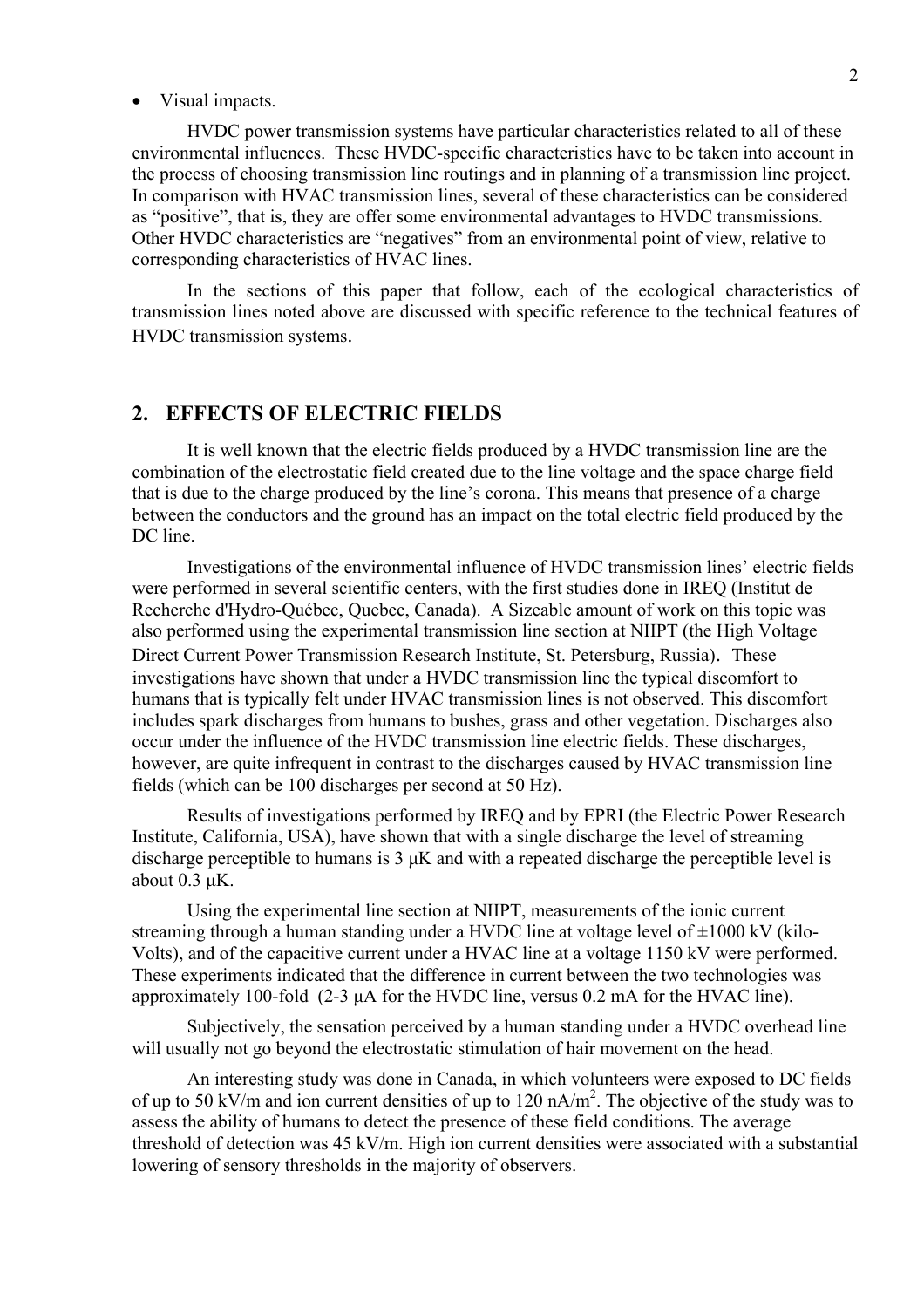In addition, the experimental fact that large machines with rubber tires (such as combine harvesters, automobiles, and some others) are not electrically charged to levels dangerous for a human when the machines are standing under HVDC overhead lines should be considered a significant result of the investigation. The electrical resistance in the tires of these machines (at about 10 MOhm) turns out to be enough to prevent the accumulation of a dangerous charge (via charge leakage) even when the machine is standing on dry asphalt. In the case of HVAC overhead lines, inducted capacitive currents on large machines may be lethal in some cases.

These results suggest that electrical fields below HVDC transmission lines are not sufficiently hazardous as to necessitate significant safety measures, as the environmental influence.of a HVDC transmission line's electrical field is very limited.

The results of measurements show that in good weather the ion current density under HVDC overhead lines can vary from  $10^2$  to  $5.10^2$   $nA/m^2$  (nano-Amperes/square meter), which lead to an increase in the concentration of positive ions in the air from normal levels of  $10^2$  -  $10^3$ to  $10^5$  -  $10^6$  cm<sup>-3</sup>. During precipitation events, however, this value can rise several times higher. Positive ion concentrations higher than  $10^4$  cm<sup>-3</sup> are considered detrimental to health under conditions in which there is prolonged exposure of humans' respiratory tracts.

The level of space charge from HVDC lines is changeable and difficult to predict, as it is a result of corona activity and depends, among other factors, on weather conditions. The space charge present in the DC electric field produces an ion current flux. The total electric field and ion current flux measured near a transmission line are not steady and can be described by statistical parameters. Due to the statistical character of the impact of electric fields, there are different approaches used to limit the fields' effects.

The following types of guidelines are usually used to limit the environmental impact of electrical fields from transmisison lines.

- limits imposed on the total electric field of a DC line by a certain level of space charge; and
- limits imposed separately on the electrostatic field and on ion current density.

Russian regulations are designed to ensure the safety of people working in DC electric fields, and prescribe the limits to time of exposure shown in the Table below:

| Field conditions                   | Time of exposure |
|------------------------------------|------------------|
| $E=15kV/m$ , J=20nA/m <sup>2</sup> | $t = 8h$         |
| $E=15-20kV/m$ , $J = 25 nA/m2$     | $t=5h$           |
| $E = 20 - 60$ kV/m                 |                  |
| $Em = 60$ kV/m                     | $t_1=lh$         |
| E>Em                               |                  |

In the Table above,  $E =$  electric field strength, and  $J =$  ion current density.

Based on the standards shown in this table, exposure and field strength limits for public areas can be derived. Providing that people do not stay in exposure areas for more than 8 hours, the limits are  $E = 15 \text{ kV/m}$  and  $J = 20 \text{ nA/m}^2$ .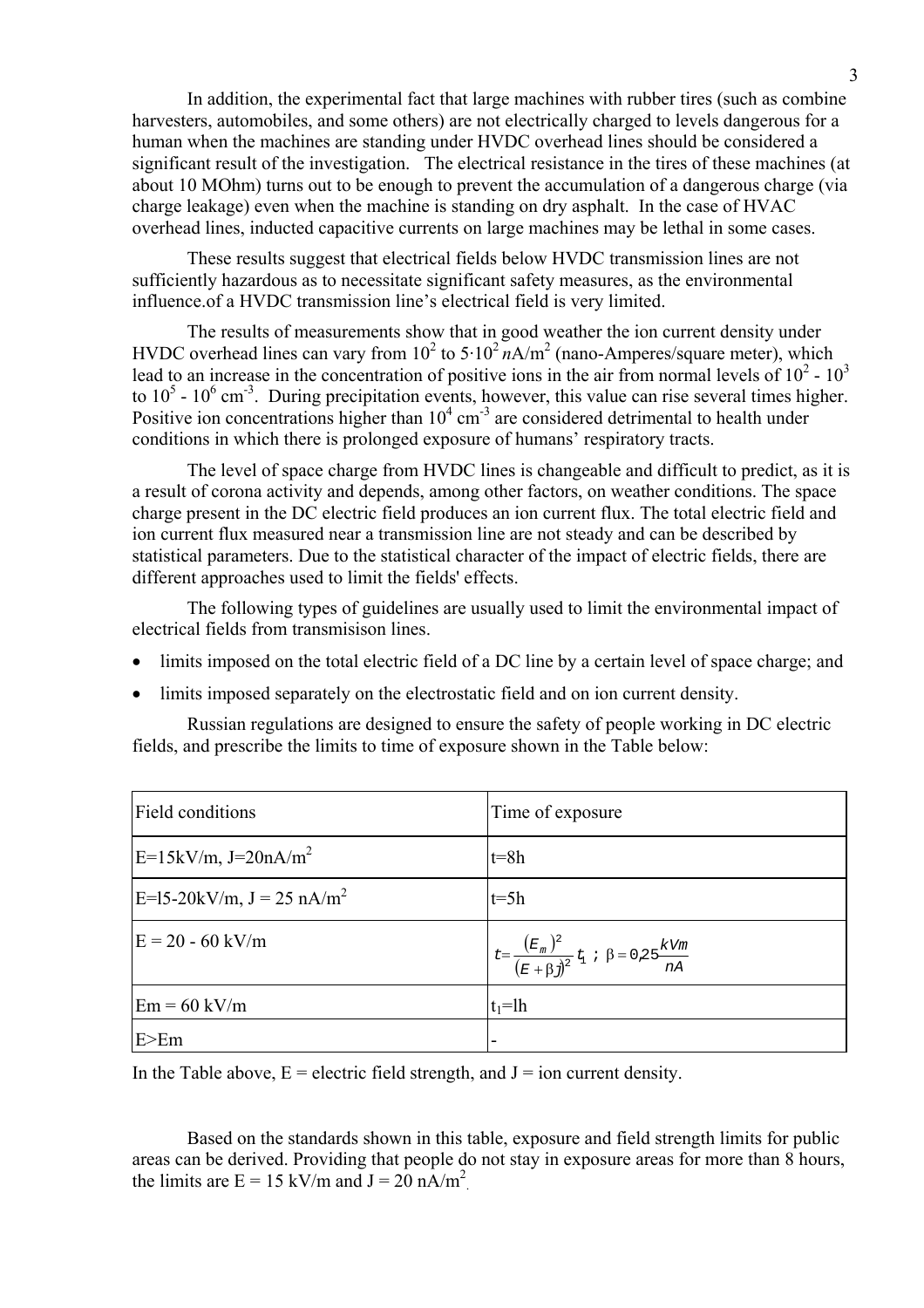Those regulations on transmission line field strength used in other countries that are known to the author are not easily comparable with Russian regulations, as regulations in other countries are presented in a very different form.

Codes and regulations limiting the electrical field environment impact exert the largest influence on the choice of the techniques used for overhead line construction, and on the resulting technical and economic parameters of transmission lines. At the same time, the regulations that would be applied to transmission lines used for grid interconnections in Northeast Asia are still uncertain. The regulations applicable to electric fields from transmission lines in different countries have differ in a number of essential ways. The Russian regulations described above are quite stringent, relative to regulations in some other nearby countries.

# **3. EFFECTS OF MAGNETIC FIELDS**

The environmental impacts of transmission line magnetic fields on humans have been much less studied than the impacts of electrical fields. According to various estimates, the limit on the magnetic field strength of an AC power transmission system varies from 10 to 50  $\mu$ *T* (micro Tesla).

The magnetic fields associated with DC lines produce no perceivable effects. The DC lines' magnetic field is in the same range of strength as that of the Earth's natural magnetic field. Due to the fact, that existing limits to magnetic field exposure in Russia are much higher than the exposure that would be encountered under an HVDC transmission line, there are practically no guidelines relating to the design of DC lines relating to magnetic fields.

# **4. RADIO INTERFERENCE**

The radio interference caused by electric power transmission lines is the result of the corona discharge around conductors, which is generated only at positive voltages. As a result, on a HVDC line radio interference is generated only by positive pole conductors, whereas with a HVAC transmission line radio interference is generated by all of the three AC phases.

There is a also difference between HVAC and HVDC lines with regard to the impact that different weather conditions have on line-induced radio interference. The electric field intensities recommended for AC lines take into account a 10 dB (decibel) increase in radio interference under rainy conditions. With DC lines, the radio interference decreases during rains. In order to assure acceptable radio interference levels, a surface voltage gradient of about 25 kV/cm should not be exceeded for DC lines.

Assuming equal capacity conductors and maximum levels of electrical field intensity on the conductors' surfaces, the radio interference level of HVDC lines is typically lower by 6-8 dB than of HVAC lines.

#### **5. AUDIBLE NOISE**

Audible noise is one of the important design parameters for both overhead lines and substations. All known measures to decrease audible noise from these sources are quite costly.

In the substations used on HVDC systems, the main source of audible noise— the converter transformer—can be surrounded by screens when the noise level at the nearest premises is not acceptable.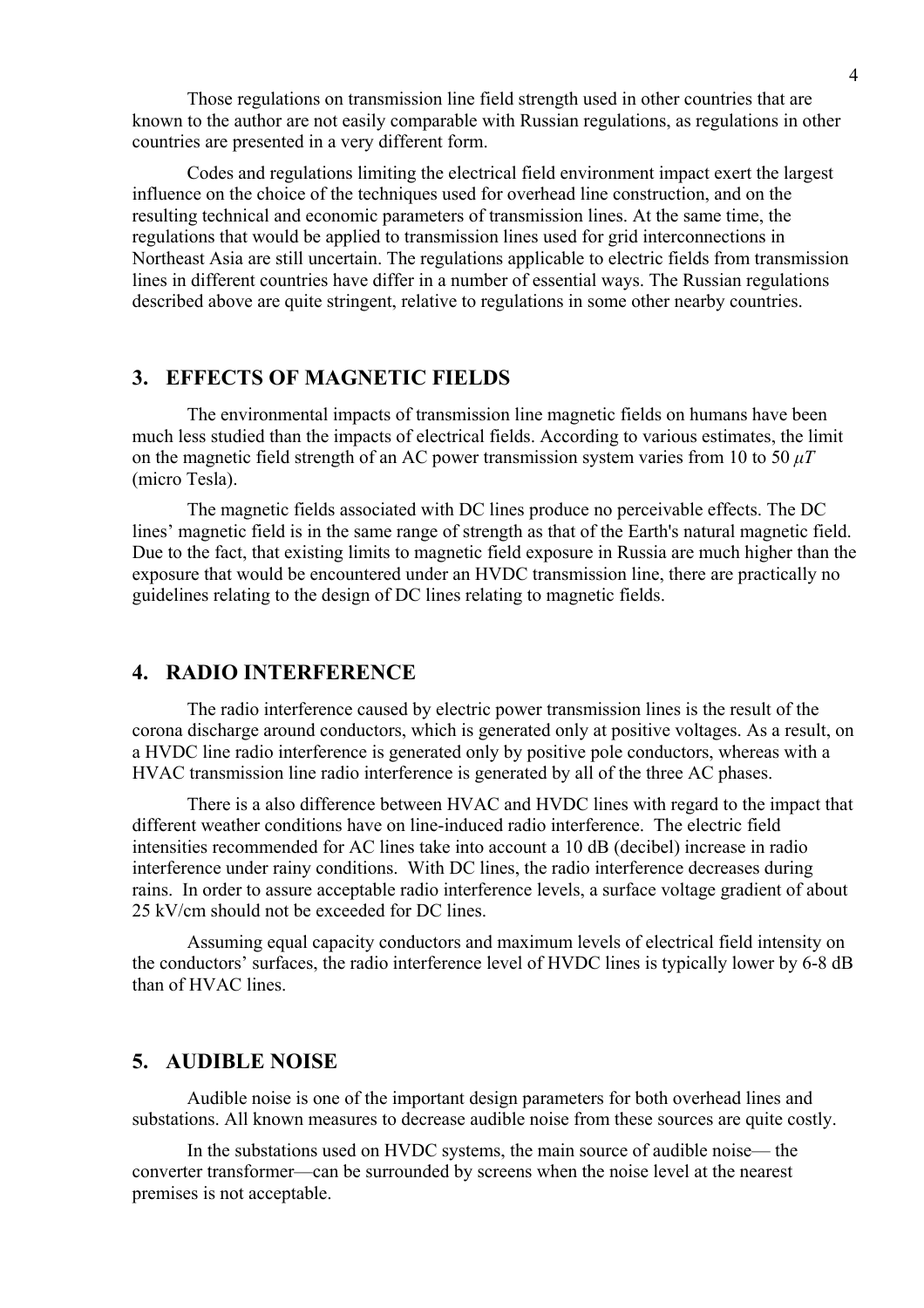Audible noise from DC transmission lines is a broadband noise with contributions extending to high frequencies. The noise is most prevalent in fair weather. Noise levels from a DC line will usually decrease during foul weather, unlike the noise levels on AC lines. As a rule, the audible noise from transmission lines should not exceed, in residential areas, 50 dB during the day, or 40 dB at night.

On the whole, the problem of limiting audible noise during HVDC and HVAC transmission line operation usually is addressed with the same types of measures on both types of lines.

# **6. GROUND CURRENTS AND CORROSION EFFECTS.**

As was mentioned in the introduction to this paper, one of the advantages of HVDC transmission is the possibility of continuing power transfer even in the event of emergency outage of one pole of an HVDC bipolar system. Moreover, in some cases, monopole HVDC systems are used, mostly for submarine power transmission systems.

It is necessary to provide a return circuit for the current in order to utilize the capability of HVDC transmission to transfer power through one pole. Several possible circuit designs for use of the return current under conditions of nonsymmetrical operation are known. The choice of methods in each specific case is determined through a set of technical and economical computations.

For cable monopole HVDC transmission systems, current return is performed through the ground. In the case of an overhead line operating after an emergency outage on one pole, it is possible to use the wire of an emergency pole as the return circuit. Even in this case, however, it is necessary to provide the opportunity for the current to pass though the earth for some time. In several cases a special additional conductor, which normally serves as the lightning guard for the line, has been used to enable monopole operation of a HVDC overhead transmission line, . In case of quadrapolar line designs, that is, designs with two bipolar HVDC lines situated on one set of towers or routed through the same corridor, the overload capacity of the HVDC line's conductor can be used. Typically, a HVDC overhead transmission line conductor's effective cross section, which is determined by an economic computation process during the line design phase, can transfer redoubled current in comparison with its nominal capacity without any danger of overheating.

 In Figure 1, all four of the aforementioned return current circuit variants are shown. Only in the first variant is the ground used as a conductor. In all other cases, the so-called "metallic return" is utilized. When the "metallic return" is utilized, HVDC power transmission does not introduce any additional environmental impact in comparison with HVAC transmission lines.

When current return is through the ground, however, several peculiarities appear. The current path between grounding installations of HVDC converter substations lies through the whole thickness of the globe (see Figure 2a) and its environmental impact on the surface is limited to the moderate area near grounding installations. If, on the other hand, there, is any accompanying conductor, for example a pipeline, current returns using this conductor (see Figure 2b).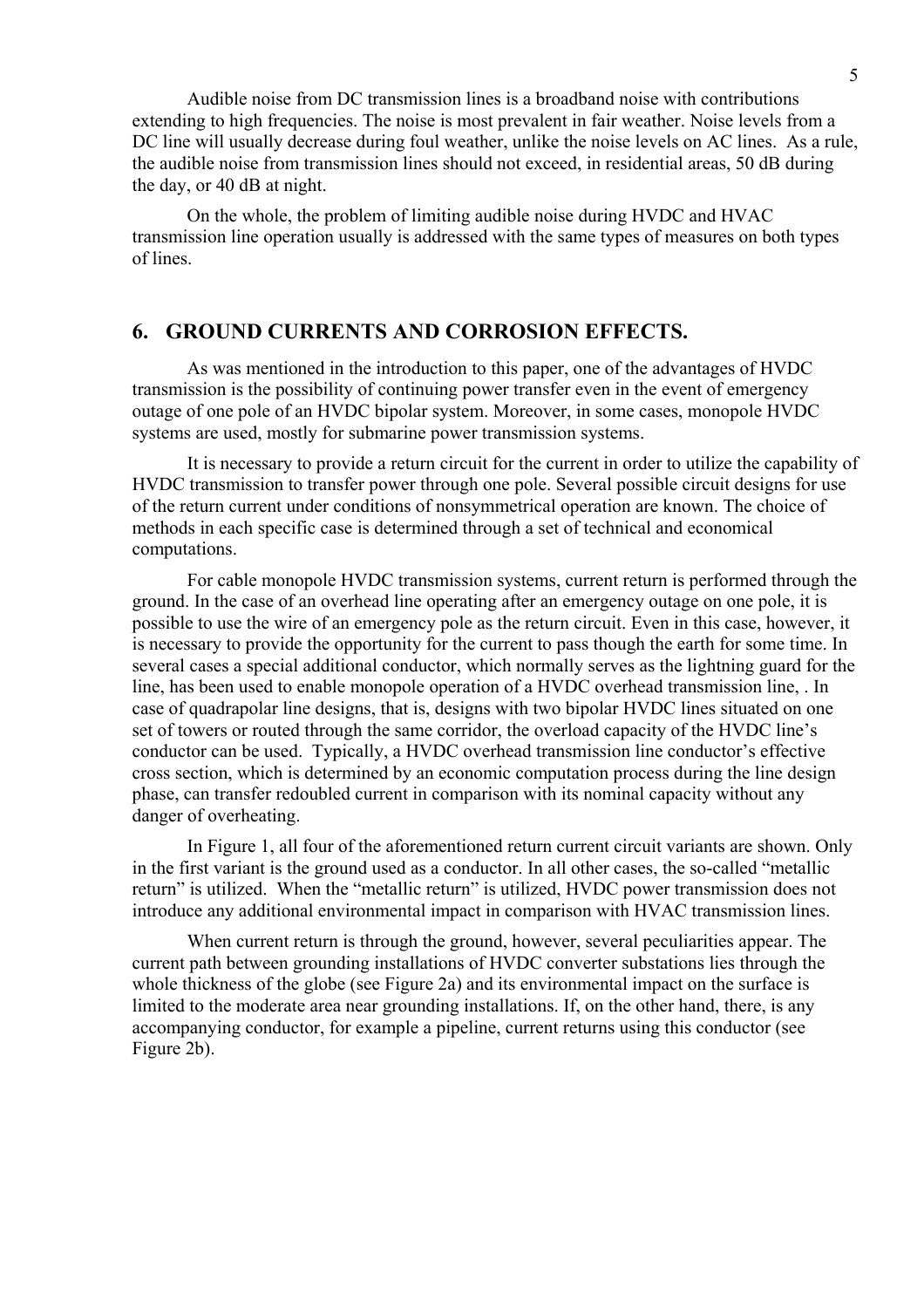

**Figure 1. Basic variants of return current circuit organization for monopole operation** 



**Figure 2. Current return via grounding installations**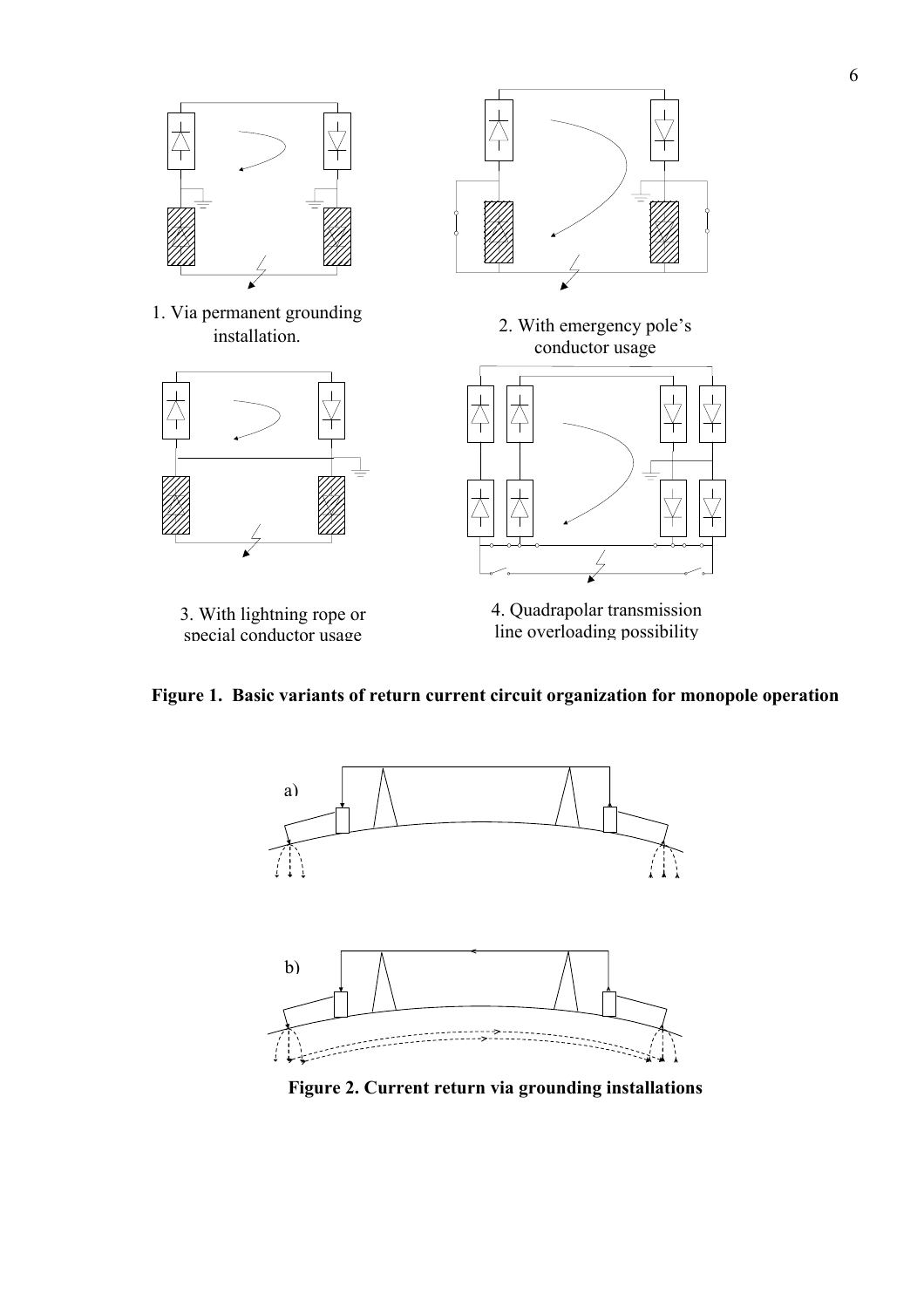The latter path for current return presents a danger to buried metal infrastructure (for example, footings or pipelines) by way of electrocorrosion. The danger level depends on the one hand on the quality of electrical insulation and special defenses against corrosion used in the metal infrastructure present, and on the other hand, on the integral value of the current passing through the object (in  $A^*h$ ).

Overhead HVDC transmission lines are usually bipolar. That is why the operation of such lines as monopoles is typically transitory in nature. In all cases except operation with an additional conductor, however, some operation as a monopole cannot be avoided. Furthermore, because of the dissymmetry of the bipolar scheme, a prolonged current passing through the ground exists. Usually the dissymmetry current is estimated as 1-3% of the nominal current value.

The most complex grounding systems for the HVDC substation exists if there is no expected possibility of any variant of the "metallic return" being used. Usually, in these cases, grounding electrodes are situated in some distance from the substation (see Figure 3) to exclude the possibility of corrosion of the substation's underground components. The grounding installation must have a design that excludes the possibility of dangerous step voltages appearing in a grounding electrodes zone. Electrodes are made from the special materials. Special measures are applied to prevent the ground from drying or becoming fossilized (and thus, in both cases, losing its properties as a conductor).

If there are pipelines or other underground metal objects near the grounding installation, it is recommended that additional cathodic protection of such objects be provided to allow prevent rapid corrosion.

# **7. LAND USE CHANGE FOR TRANSMISSION LINE AND SUBSTATION.**

The most important of environmental index related to transmission line construction is the conversion of land use for the transmission system. The land requirements per unit of transfer capacity for HVAC and HVDC substations are practically the same, because the converters themselves occupy comparatively small areas. In cases, however, where grounding installations for current return through the ground are necessary, additional land use for grounding installations and for the transmission line from the substation to the grounding installations add to the total land area needed (see Figure 3).

The largest amount of land used for HVDC or HVAC transmission systems is used for the overhead transmission line. Under the term "land use" the total area used for towers and also the for the transmission line right-of-way is included. In woodland areas the width of forest that must be cut to provide the transmission line right-of way has to be taken into consideration.

The area of land use, as the major ecological index of a transmission system, depends mostly on the system reliability requirement for the line. Depending on the maximum allowed value, based on a probabilistic assessment, of the emergency power drop in the receiving part of a transmission system, the HVDC transmission system can be implemented as one bipolar line, as a quadrapolar line with circuits situated on one tower, as two bipolar lines in one corridor or, lastly, as two bipolar lines that are located in different corridors. In each of these cases, the land use per MW of transmitted power is quite different.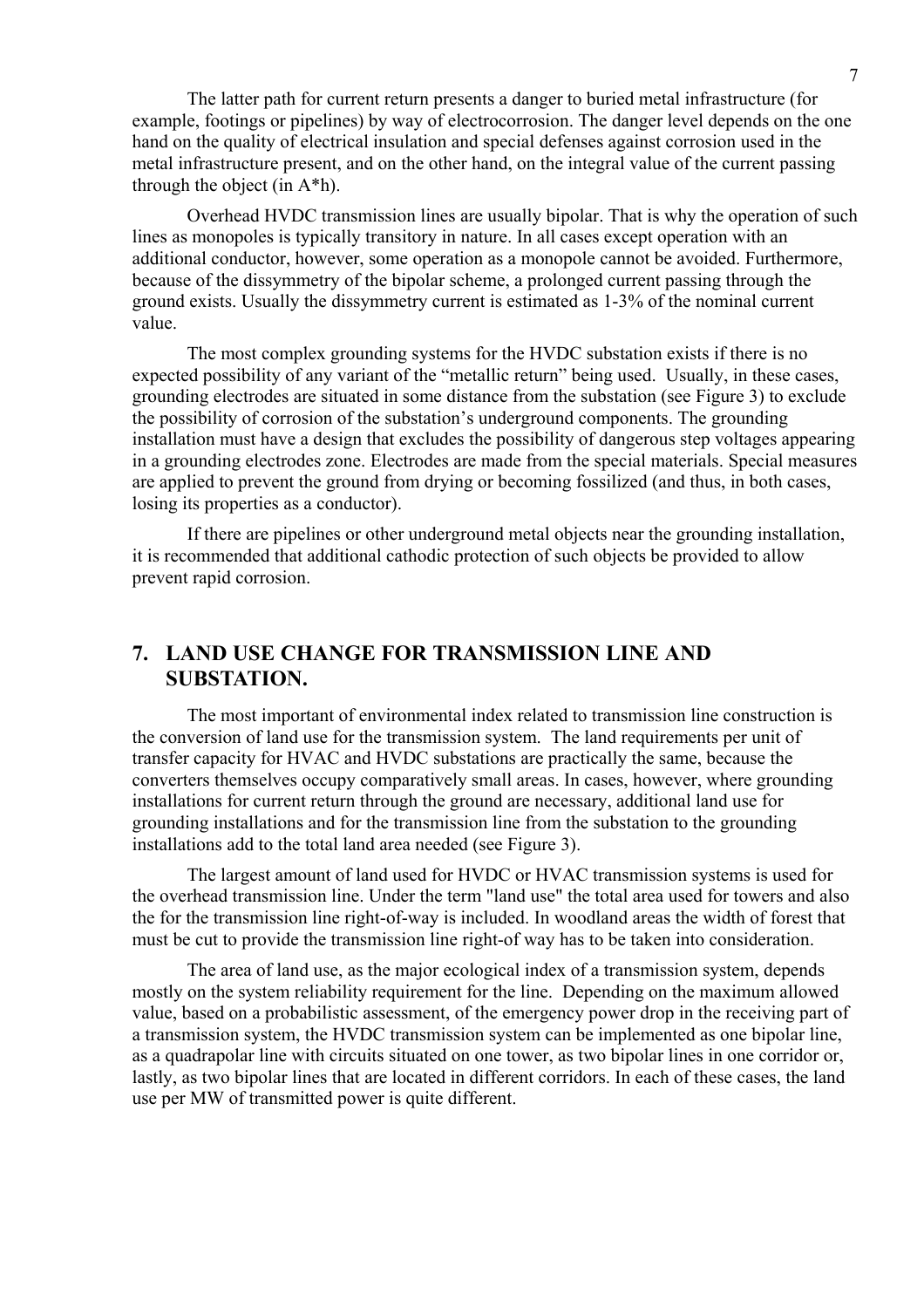

**Figure 3. Connection of grounding electrodes** 

For estimating the absolute values of land use, the following data for a project using a ±500 kV, 2000MW bipolar HVDC transmission system with current "metallic return" can be presented as an example. In this case, the area for the converter substation of the transmission system is about 90000  $m^2$ . The area required for the transmission line right-of-way is 100000  $m^2$ per km of line length.

A crude comparative estimate of overhead HVDC and HVAC transmission lines shows that in a case where equal transfer capacity is assumed for each technology, the reliability requirements and costs of environmental measures and the area of total land use and line rightof-way for an HVDC transmission line is 1.5 times less than (about two-thirds of) that for an equivalent HVAC line. Depending on the specific conditions, this ratio can be higher than or approximately equal to 1. The advantage of a HVDC systems over a HVAC system depends on the aforementioned ecological advantages and also on the HVDC systems' capability to provide continued power transfer via one pole of a bipolar line even in when the second pole trips during an emergency. Taking into account the large length of the line and the necessity in crossing densely populated areas, national parks, and woodlands with valuable trees species, the difference in land use between the two options seems to be quite important.

# **8. VISUAL IMPACT**

When transmission lines cross populated areas and especially national parks, resorts and other territories where conservation of the natural landscape is important, special demands are placed on the transmission line's dimensions. For example, it is sometimes necessary to limit the height of the towers with the height of the trees in a woodland, so that the transmission line itself is largely obscured. Special demands are then placed on the aesthetics of the design of the line.

In cases where there are especially rigid aesthetic requirements, cable inserts have to be used, which leads to a rise in the cost of a transmission project. In cases where only overhead lines are utilized, the length of the route that a line must take increases if protected areas need to be avoided, or if different towers designs must be used. These changes also typically lead to increases in line expense as well.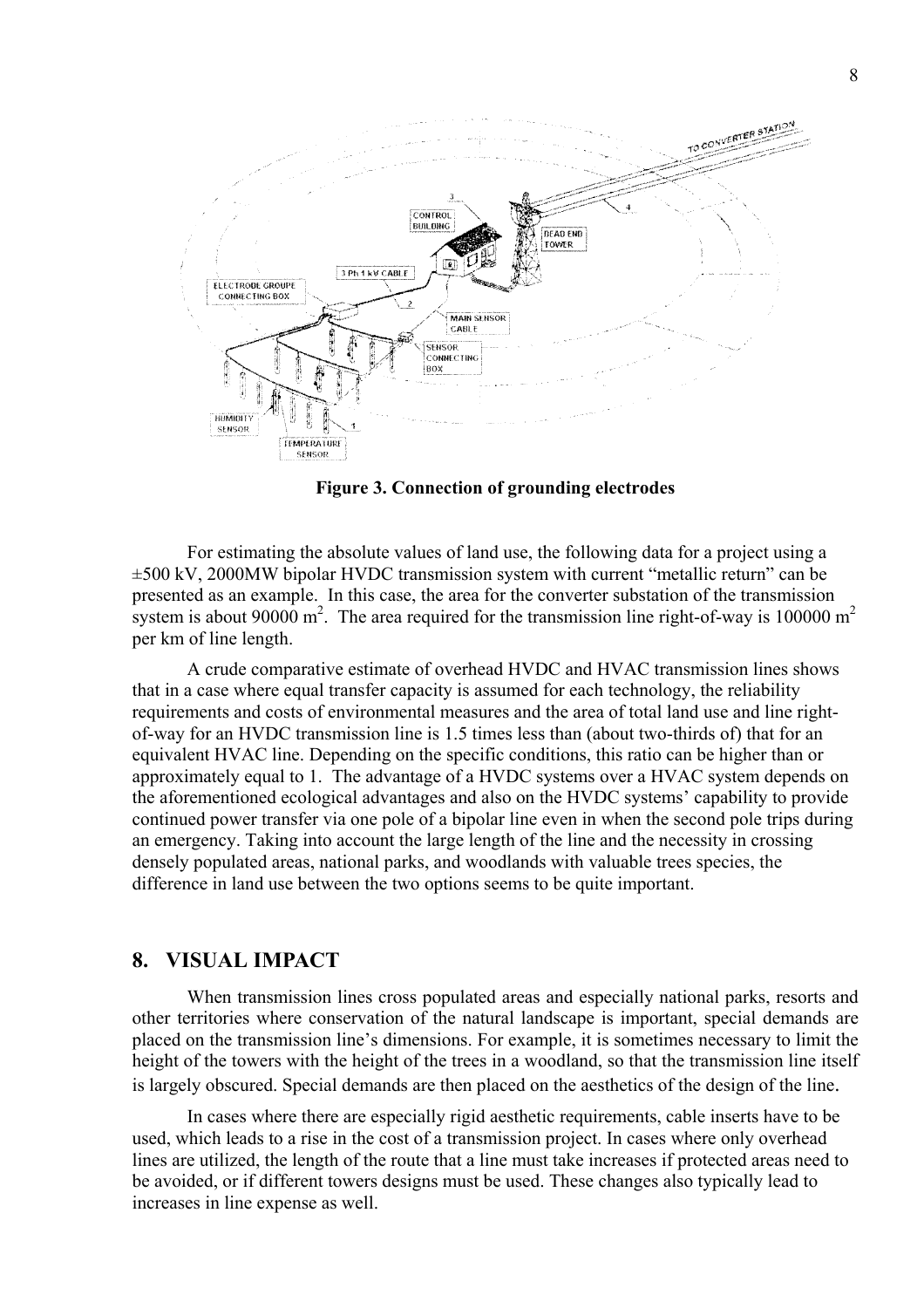HVDC overhead transmission lines offer several advantages from the point of view of visual impact relative to HVAC lines of the same capacity. Bipolar HVDC transmission lines have two conductors and already because of that it are more simple in design in comparison with the three-phase structure of a HVAC line. HVDC lines require shorter tower heights in comparison with HVAC lines of equal capacity and comparable voltage levels.

If quadrapolar HVDC lines are used, then towers can be designed as flat towers or towers with 2 cross-arms, depending on the specific conditions in the transmission corridor. In Figure 4 a schematic view of these tower types for a  $\pm 500$  kV HVDC line are shown, with approximate tower dimensions indicated. There is thus a choice of tower design options depending on the specific requirements for the line. In each case, however, the dimensions of the towers for the quadrapolar line are smaller than those for comparable double-circuit HVAC lines.



**Figure 4. Schematic of two variants for construction of ±500 kV quadrapolar HVDC transmission line towers: with one (flat tower) or two crossarms**

If there is a necessity for cable inserts to protect aesthetic values in certain areas, HVDC lines have economic advantages in comparison with HVAC lines, as HVDC cable is significantly cheaper than HVAC cable of the same capacity. If the length of a cable to be buried is significant, in the case of HVAC cables it is necessary to compensate for the surplus charge capacity of the buried cable.

In addition to aesthetic considerations, the necessity to include (buried) cable inserts in a line can also occur in cases where various obstacles are encountered in the routing of a transmission line. It is possible, for example, to lay cable in railroad tunnels crossing mountain massifs. In all of these cases, the more structurally simple HVDC cables offers advantages to HVDC transmission systems.

## **9. CONCLUSION**

During HVDC transmission line project planning, nearly the same environmental impact characteristics that are considered in planning a HVAC transmission lines project should be taken into consideration. These characteristics include impacts from electrical and magnetic fields, radio interference, audio noise, the potential fast corrosion of metal installations due to